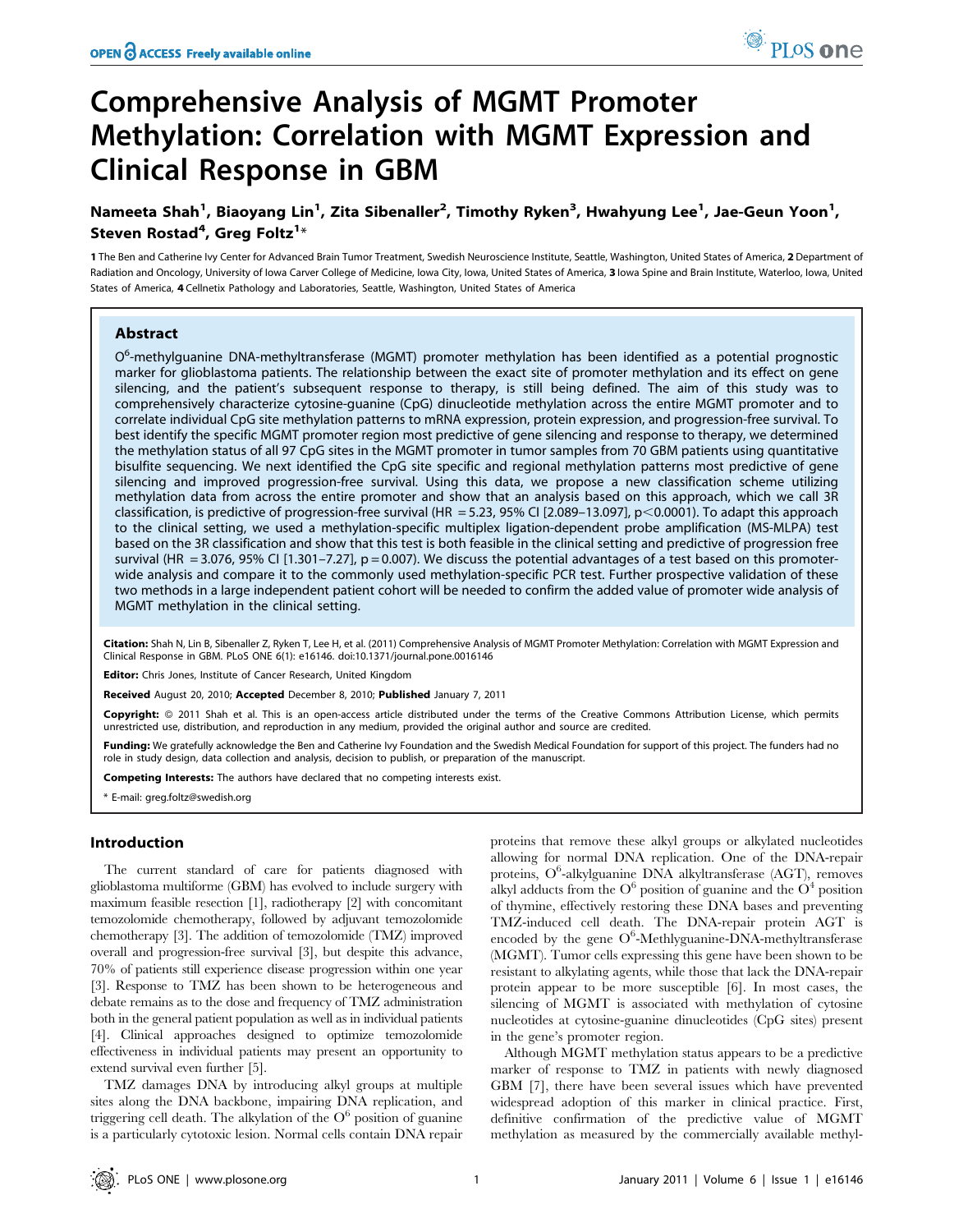ation-specific quantitative PCR (qMSP) test (Labcorp, USA) [8] awaits the results of a randomized prospective trial [5]. Second, current techniques available for testing MGMT methylation either lack precision, as is the case with qMSP [9,10], or are too expensive and time-consuming to be used in clinical practice [11]. Third, the MGMT promoter consists of 97 CpG sites which are not uniformly methylated in individual patients or across a patient population [12]. All previous studies correlating MGMT methylation status with patient response to therapy have tested only a small segment of the downstream promoter [13] whereas methylation of both upstream as well as downstream sites have been shown to repress MGMT transcription [12,14]. The predictive value of the upstream promoter region has been suggested but not yet correlated with clinical response [12,14]. Finally, as there are no clear alternative treatments for patients with unfavorable MGMT methylation status, testing has been primarily limited to research trials. Once the predictive value is confirmed and alternative treatments become available [15], it will be important to have a high throughput, standardized diagnostic test to assess MGMT methylation for treatment planning.

Two significant issues need to be addressed in order to optimize MGMT methylation testing for use in clinical practice. First, the specific MGMT promoter regions most predictive of patient response to therapy need to be identified and validated. Second, the heterogeneity of methylation patterns across the promoter region and within individual tumors needs to be characterized in order to optimize probe design for PCR-based methods. To address these issues, we characterized MGMT promoter methylation patterns using bisulfite sequencing to obtain quantitative methylation results for all 97 CpG sites in 70 newly diagnosed GBM patients. Using a similar approach, Everhard et al. have previously shown a correlation between promoter-wide methylation patterns and MGMT mRNA expression [12]. We confirm these findings and further extend this approach to show, for the first time, how individual CpG site-specific methylation patterns correlate with MGMT mRNA expression, MGMT protein immunohistochemistry (IHC), and patient response to primary therapy. We then use statistical modeling to identify the individual CpG sites and related MGMT promoter regions most predictive of TMZ response. Based on this analysis, we propose a new classification scheme that utilizes methylation data from three different regions spanning the entire promoter and show that this approach is predictive of clinical response. Recognizing that bisulfite sequencing is laborious and expensive, we designed a new test utilizing methylation-specific multiplex ligation-dependent probe amplification (MS-MLPA) of individual CpG sites specific to each of the three promoter regions and show that this MS-MLPA based test is both feasible in the clinical setting and potentially more sensitive in identifying patients with MGMT promoter methylation. These findings warrant further prospective clinical study to validate the additional benefit of developing an MS-MLPA based whole promoter test as an alternative or adjunct to the commonly used qMSP test.

## Materials and Methods

#### Ethics statement

This study was reviewed and approved by human subjects committees at the University of Iowa IRB (IRB199812055), and Western IRB (IRB00000533) in compliance with the ethical principles as set forth in the report of the National Commission for the Protection of Human Subjects of Biomedical and Behavioral Research entitled ''Ethical Principles and Guidelines for the Protection of Human Subjects of Research (Belmont Report)''. The research protocol was also approved by the Swedish Neuroscience Institute research steering committee. All participants provided written informed consent according to IRB guidelines prior to participation in this study.

## Patients and tissue collection

Patient tissue samples were obtained from two institutions, the University of Iowa Hospital and Clinics, IA, USA (Iowa cohort) and Swedish Medical Center, WA, USA (Swedish cohort). All patients gave informed consent prior to collection of specimens according to institutional guidelines. Tissue samples were snapfrozen in the operating room immediately during surgery with an adjacent specimen sent to pathology for diagnosis by a boardcertified neuropathologist. Each tumor specimen was archived at  $-80^{\circ}$ C for further DNA, RNA and protein studies. All patients underwent surgery for tumor resection, had post-operative diagnosis of WHO grade IV glioblastoma multiforme (GBM), received radiation therapy with concurrent temozolomide chemotherapy and subsequent temozolomide adjuvant chemotherapy. For the Iowa cohort surgeries were performed between June 1999 to July 2008 and for the Swedish cohort surgeries were performed during the period of February 2007 to April 2010. All clinical data was collected prospectively according to institutional guidelines. Progression free survival (PFS) was calculated as the number of days between the date of surgery and the date of MRI scan that showed disease progression or recurrence.

#### Bisulfite sequencing

Genomic DNA was extracted from 25 mg of frozen GBM tissue using ChargeSwitch Genomic DNA mini tissue kit (Invitrogen, Carlsbad,CA). Sodium bisulfite modification of 4 ug was carried out using the MethylEasy DNA bisulfite modification kit (Human Genetic Signatures, Sydney,Australia). The MGMT promoter associated CpG island was identified using the UCSC genome browser [16,17]. Two rounds of PCR were performed to get 400– 500 bp products. The PCR mixture contained 20 pmol of each primer, 20 ng of bisulfite-treated DNA (or 2 ul of first round product), 1.25 units of Taq DNA polymerase (5Prime), 200 mM dNTPs and 1.5 mM Mg(OAc)2 in a final volume of 50 ul. The PCR was performed with initial denaturing at  $94^{\circ}$ C for 3 min followed by 40 cycles of denaturing at  $94^{\circ}$ C for 1 min, annealing at  $55^{\circ}$ C for 2 min, extension for 3 min at  $68^{\circ}$ C, and a final extension at  $68^{\circ}$ C for 10 min. The MGMT CpG island is 762 bp in length. It was amplified in two parts. To amplify the region upstream of the transcription start site, the following primer pairs were used: for 1<sup>st</sup> round, F- AAA ACR AAA TCT AAA ACR AAA CRA AAC CRA AAA CCT AAA AAA AA, R- TAT TAT AGG TTT TGG AGG TTG TTT TTA CGG TTT TTT GAT, and for 2<sup>nd</sup> round, F- AAA CTA AAA CRA AAC CCR AAA AAA ACR AAA TAT TCC, R- TAG GGT TTT TGT TGG TTT GGG GGT TTT TGA T. To amplify the downstream region, the following primer pairs were used: for  $1<sup>st</sup>$  round, F-CCA ATC CAC AAT CAC TAC AAC RCA ACC TAA TCC AAA, R- GAA GGG TTA TTY GGG TTA GGY GTA TAG GGT, and for  $2^{nd}$  round, F- CCC AAA CCC GAA AAA AAA CTA AAC AAC ACC TAA AAA A, R- GGY GTT TAG YGA GGA TGY GTA GAT TGT TTT AGG TT. The PCR products were cleaned using ChargeSwith PCR Clean-Up Kit (Invitrogen, Carlsbad,CA) and cloned using the TOPO TA cloning kit(Invitrogen, Carlsbad,CA). The bacterial colonies were inoculated in 96 well plates in 2YT media with appropriate antibiotic. Plasmid DNA were purified using Sprint Prep (Agencourt Biosciences, Beverly,MA) on a Biomek FX(Beckman Coulter). DNA was sequenced using Big Dye Terminator v3.1 (Applied Biosystems, Foster City,CA) and the sequences were resolved on a 3730 XL DNA Analyzer (Applied Biosystems). Multiple clones were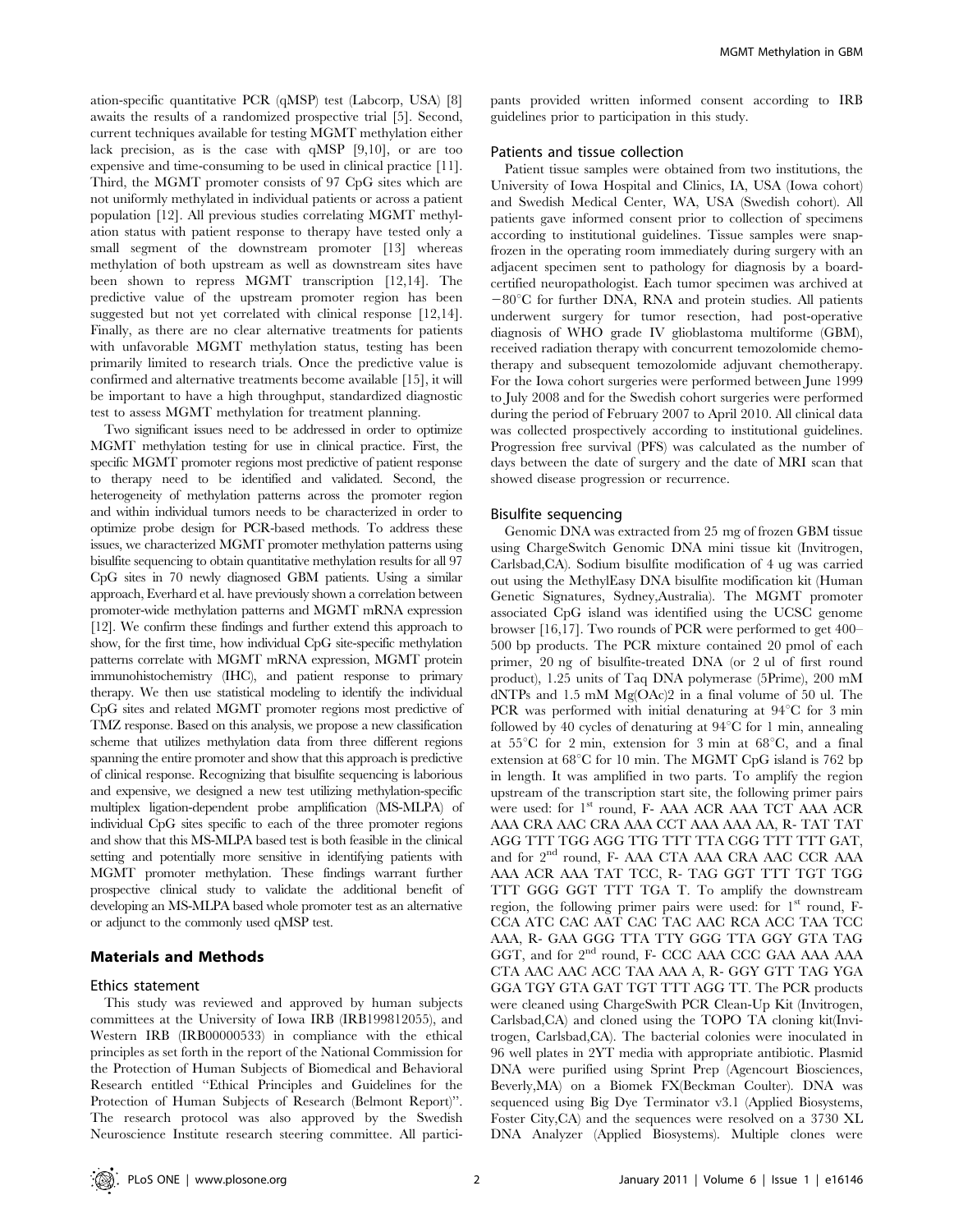sequenced for each patient sample (median of 10 clones). The sequence data was then assembled using the phredPhrap program [18,19]. BiQ Analyzer software [20] was used for quality control and for calculating fraction methylation at each CpG site.

## MGMT mRNA

Total RNA was isolated from tissue samples with Triazol (Invitrogen), and then cleaned with RNeasy MinElute Cleanup Kit (Qiagen). 1 ug of total RNA was used to generate 100 ul of cDNA using the High Capacity cDNA Reverse Transcription Kit (Applied Biosystems). Real-time PCR of MGMT was performed on the ABI PRISM 7900 HT detection system using a taqman probe (Hs00172470\_m1, Applied Biosystems) and taqman reagents under default conditions:  $95^{\circ}$ C for 10 minutes, 40 cycles of  $95^{\circ}$ C for 15 seconds, and  $60^{\circ}$ C for 1 minute with human betaglucuronidase (hGUS) as endogenous control. All assays were done in triplicate. The expression level of MGMT for each tissue sample was calculated compared to the hGUS expression level using the formula  $2^{-(Ct \text{ value of MGMT} - Ct \text{ value of hGUS})}$ .

## MGMT IHC

Tissue sections were fixed in 10% buffered formalin and blocked in paraffin. Sections of 6 micron thickness were incubated with antibodies to O6-methylguanine-DNA methyltransferase (MGMT) from Santa Cruz Biotechnology (MT 3.1/sc-56157). Vizualization of the reaction product was accomplished using a biotinylated secondary antibody exposed to an avidin and biotinylated horseradish peroxidase macromolecular complex. A representative portion of the tumor containing less than 10% necrosis and without evidence of excessive macrophage infiltration was chosen for MGMT IHC studies. The entire immunoslide was reviewed along with the hematoxylin and eosin-stained slide and the percentage of tumor nuclei positive for MGMT was determined. GBM tissue with high MGMT protein expression was used as a positive control. Tissue samples were also assayed with no primary antibody as negative controls to rule out nonspecific reaction. Staining of endothelial cells was used as positive internal control. As per Capper et al. (see Discussion section) samples with greater than 15% positively stained nuclei were considered immunopositive for MGMT [21].

## Methylation-Specific Multiplex Ligation-Dependent Probe Amplification (MS-MLPA)

MLPA probes containing methylation-sensitive HhaI recognition site (GCGC) were annealed to genomic regions (R1, R2, and R3, see Figure 1) of MGMT and ligated. The ligated products were then digested with HhaI, which cuts at unmethylated GCGC sites. After PCR amplification with adapter primers linked to the MLPA-probes, the methylated regions amplify and are detected while the digested unmethylated regions fail to amplify[22]. The SALSA MLPA KIT P200-A1 Human DNA Reference-1 ((MRC-Holland, Amsterdam, The Netherlands) was used to perform the MS-MLPA test. This kit contains control fragments and reference probes. The standard protocol (MS-MLPA DNA Methylation Quantification Protocol, MRC-Holland, Amsterdam, The Netherlands) was followed. For MGMT PCR, F- GGG TTC CCT AAG GGT TGG A, R- GTG CCA GCA AGA TCC AAT CTA GA primers were used. Three sets of primers were used for detecting methylation at CpG site 8 (MLPA-R1), 22 (MLPA-R2) and 80 (MLPA-R3). These CpG sites were chosen based on the presence of the methylation-sensitive HhaI recognition site. CpG 80 also correlated well with mRNA, protein expression and PFS whereas CpG 22 correlated well with mRNA expression and PFS (Table 2).

For MLPA-R1, F- GGG TTC CCT AAG GGT TGG ATC AGC GTA GCC GCC CCG AGC A, R- GGA CCG GGA TTC TCA CTA AGC GGG CGC CGT CTC TAG ATT GGA TCT TGC TGG CAC; MLPA-R2, F- GGG TTC CCT AAG GGT TGG AGA CCC CCG CGC GCT TTC AG, R- GAC CAC TCG GGC ACG TGG CAG GTA ATC TAG ATT GGA TCT TGC TGG CAC; and for MLPA-R3, F- GGG TTC CCT AAG GGT TGG AGT CCT CGC GGT GCG CAC CGT T, R- TGC GAC TTG GTG AGT GTC TGG GTC GCC TCG CTC CTC TAG ATT GGA TCT TGC TGG CAC. Three replicates were performed for each sample. Data were analyzed by the Coffalyser software with a cut-off value of 0.3 to identify methylated samples per the manufacturer's recommendation (MRC-Holland). Additionally, the data were also checked by manual analysis.

#### Statistical analysis

Methylation profile. A methylation profile was calculated for each of the 97 CpG sites in the MGMT promoter associated CpG island in all 70 patient tissue samples. At each CpG site, a fraction of methylation was calculated as the ratio of methylated clones over the total number of clones sequenced per patient tissue sample. A cutoff value of 0.1 was used to allow a binary classification of each site as methylated or unmethylated<sup>[12]</sup>.

Stratification of methylation patterns – 3R classification. A data matrix of methylation profiles from all 70 patients was used as input for the MEV software package [23]. Euclidean distance measure and average link clustering were used to cluster all 97 CpG sites. Three CpG site clusters were identified in which at least one CpG site significantly correlated with mRNA expression, IHC staining, or PFS. CpG sites in each cluster were contiguously located on the CpG island. Three regions were defined based on these three clusters. Region 1 (R1) contains 15 CpG sites, region 2 (R2) contains 29 sites, and region 3 (R3) contains 27 sites (Figure 2). Coordinates from the transcription start site for R1 were  $-452$  to  $-317$ , for R2 were  $-302$  to  $-105$  and for R3 were  $+40$  to  $+255$ . All three regions of the MGMT promoter for each patient were classified as methylated or unmethylated. The methylation status of each region was determined based on the average methylation of CpG sites in each region with a cutoff value of 0.1. Based on the status of these three regions, patients were classified into four major groups and eight subgroups: Group A - All three regions unmethylated; Group  $B$  - one region methylated  $(B1 = R3)$ methylated,  $B2 = R2$  methylated,  $B3 = R1$  methylated); Group C - two regions methylated (C1 =  $R2$  and R3 methylated, C2 = R1 and R3 methylated,  $C3 = R1$  and R2 methylated); Group D - all regions methylated. These groups are shown in Figure 1. Overall methylation profiles were classified as methylated or unmethylated based on the methylation status of the three regions (3R classification method). If two or more regions were methylated then the profile was classified as methylated (Groups C and D). If less than two regions were methylated then the profile was classified as unmethylated (Groups A and B).

Correlation analysis. The correlation of individual CpG site methylation with MGMT mRNA expression level was calculated using Spearman's rank correlation. Fractional methylation and mRNA expression level were both continuous variables. Fractional methylation of a promoter region was calculated by averaging methylation of all CpG sites in that region. For correlation of methylation with IHC staining, binary values were used for both methylation, cutoff set at 0.1 [12], and IHC staining, cutoff set at 15% [21]. Significance of concordance between methylation and IHC was performed using Pearson's chi-square test. The Kaplan–Meier estimator and Hazards Ratio were used to compare PFS distributions between methylated and unmethylated groups. Log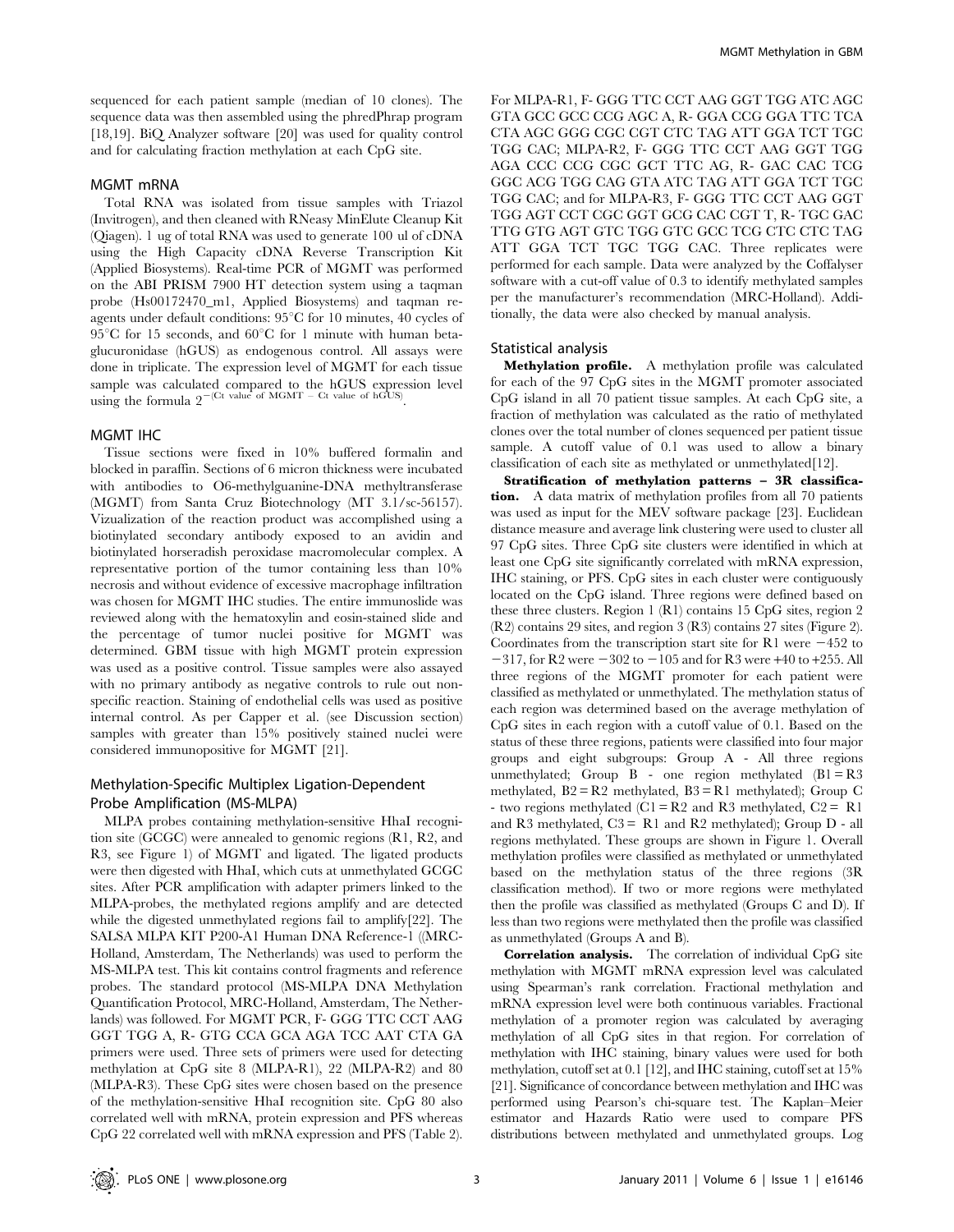





Figure 1. MGMT methylation profiles of 70 GBM samples show four distinct groups. Each row represents an individual patient. For each patient the qMSP<sup>P</sup> positive result is shown as a black rectangle. The next column shows the results of the qMSP test (Labcorp). PFS is represented by a circle with a blackened circle representing greater than 1 year PFS. Positive MGMT protein expression (>15% tumor cells stained positive in IHC) is shown as black rounded rectangle and negative expression is shown as white rounded rectangle. MGMT mRNA expression is shown using color-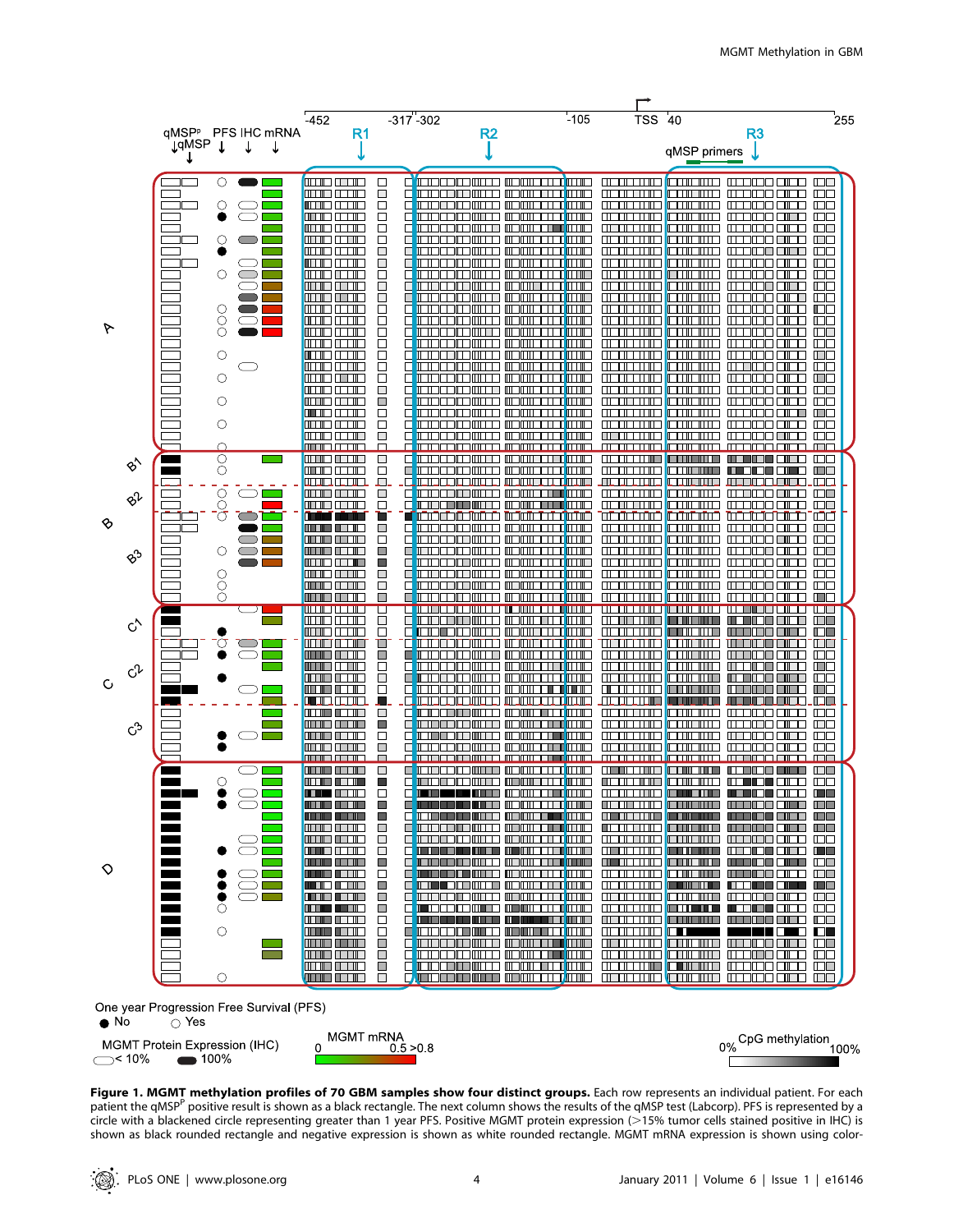coded rectangles. Absence of any of the shapes indicates results not available. All CpG sites belonging to the three regions, R1, R2 and R3 are shown within the blue outlined squares. The four distinct groups are outlined with red squares. The qMSP region is labeled with qMSP primers in R3. The transcription start site (TSS) of the MGMT gene is marked by an arrow. doi:10.1371/journal.pone.0016146.g001

rank test was used for p-value calculation. For all analyses, the first six CpG sites were excluded as they are known to be methylated in normal samples [12]. We also excluded CpG sites in the region -99 to 21 because they are unmethylated in more than 80% of the patients precluding the statistical power to achieve significance. The SPSS software package (http://www.spss.com/) was used for this analysis.

Predicted Methylation-specific PCR  $({\bf qMSP}^{\bf P}).$  Results of the commercially-available qMSP test (LabCorp, USA)[8] were only available for ten patients from the Swedish cohort. We sought to predict qMSP results for the rest of the patients by analyzing their bisulfite sequencing data to identify the fraction of methylation for each of the seven CpG sites that span the qMSP test primers. Previous studies which directly compared bisulfite sequencing with MSP for identification of MGMT methylation provided validation for this approach [9,24]. As seen in 1, the forward primer of the qMSP test spans four CpG sites (forward primer set) and the reverse primer spans three CpG sites (reverse primer set) in region 3 of the MGMT promoter [8]. Based on previously published studies [9,24] as well as the requirement that each MSP primer must contain more than one CpG site to distinguish between methylated and unmethylated DNA [25], we conservatively estimated that at least two CpG sites from each of the forward and reverse primer sets would need to be methylated in order for the qMSP test to be positive for methylation. We denote this predicted qMSP result as  $qMSP<sup>P</sup>$  to distinguish it from the commercially available qMSP [8]. We also validated our results by comparing our  $qMSP<sup>P</sup>$  to the commercially-available qMSP on ten patient samples for which we found 100% concordant results (1).

## Results

#### Sample characteristics

We obtained GBM tissue samples from 70 patients, 45 men  $(64%)$  and 25 women  $(36%)$  with a median age of 60 years (range, 16–81 years). All were diagnosed with primary GBM with a single lesion, were treatment naïve, underwent surgery for maximal resection and received standard external-beam radiotherapy (59.4

| Group | Subgroup       | R <sub>1</sub> | R <sub>2</sub> | R <sub>3</sub> |
|-------|----------------|----------------|----------------|----------------|
| Α     | А              | <b>UM</b>      | UM             | <b>UM</b>      |
|       | B <sub>1</sub> | UM             | <b>UM</b>      | M              |
| В     | B <sub>2</sub> | UM             | M              | UM             |
|       | B <sub>3</sub> | М              | UM             | UM             |
|       | C <sub>1</sub> | <b>UM</b>      | M              | M              |
| С     | C <sub>2</sub> | M              | <b>UM</b>      | M              |
|       | C <sub>3</sub> | M              | M              | <b>UM</b>      |
| ח     |                | М              | M              | M              |

Figure 2. Schematic of 3R classification. All three regions of the MGMT promoter for each patient are classified as methylated (M) or unmethylated (UM). Based on the status of these three regions, patients are classified into four major groups: Group A) all regions unmethylated, Group B) one region methylated, Group C) two regions methylated, and Group D) all three regions methylated. For correlation analysis, Groups B and C were further subdivided as indicated. doi:10.1371/journal.pone.0016146.g002

gray) with concomitant TMZ (single daily dose 75 mg/m2) followed by monthly cycles of TMZ chemotherapy (daily dose 200 mg/m2 for five consecutive days)[3].

DNA for assessment of MGMT promoter methylation was available from all 70 patients. MGMT immunohistochemistry (IHC) was performed on 31 patients (Swedish cohort). RNA from 46 patients was available for assessment of MGMT gene expression. Progression-free survival (PFS) data was available for 44 patients out of which 39 patients had at least one year followup. Fourteen patients with less than 95% tumor resection were excluded from PFS analysis and twelve patients were lost to followup. The Venn diagram in Figure S1 shows how these different measurements overlap in the patient cohorts.

Among the 44 patients with PFS data, the median PFS was 269 days (range, 71–766 days). PFS was not associated with gender but did show a significant association with age where we observed a median PFS of 314 days in younger patients vs 197 days in older patients (HR = 1.051, 95% CI [1.014–1.091], p = 0.05,). Of note, for the 24 patients in this group for whom IHC results were available, patients with decreased MGMT protein expression (immunonegative, IHC results  $\leq$ 15%) had significantly better PFS, 540 days vs 197 days, compared to patients with higher MGMT protein expression (immunopositive, IHC results  $>15\%$ )  $(HR = 8.85, 95\% \text{ CI} [2.179-35.714], p<0.0001)$  (Table 1 and Figure S3). When patient samples were characterized as methylated or unmethylated using the methylation profile of the entire promoter (3R classification, see methods section and described below) there was a strong association between methylation and PFS. The median PFS for the methylated group was 540 days vs. 210 days for the unmethylated group (HR =  $5.23$ ,  $95\%$  CI [2.089– 13.097],  $p<0.0001$ ). The multivariate Cox proportional hazard model showed MGMT IHC and 3R classification as independent predictors of PFS (Table 1).

## Stratification of methylation patterns into four major groups

High resolution bisulfite sequencing of the entire CpG island in 70 GBM samples revealed highly heterogeneous methylation

| Category | Subcategory                     | Number of<br><b>Patients</b> | p-value  |
|----------|---------------------------------|------------------------------|----------|
| Age      | $<$ 60                          | 22 (50%)                     | 0.05     |
|          | $\geq 60$                       | 22 (50%)                     |          |
| Gender   | Male                            | 28 (64%)                     | 0.784    |
|          | Female                          | 16 (36%)                     |          |
| ŤІНС.    | $\leq 15\%$<br>(Immunonegative) | 14 (58%)                     | < 0.0001 |
|          | >15%<br>(Immunopositive)        | 10 (42%)                     |          |
| `3R      | $\boldsymbol{M}$                | 17 (39%)                     | < 0.0001 |
|          | UМ                              | 27 (61%)                     |          |

Table 1. Sample characteristics and Kaplan-Meier analysis of PFS.

\*The multivariate Cox proportional hazard model showed MGMT IHC and 3R classification as independent predictors of PFS.

doi:10.1371/journal.pone.0016146.t001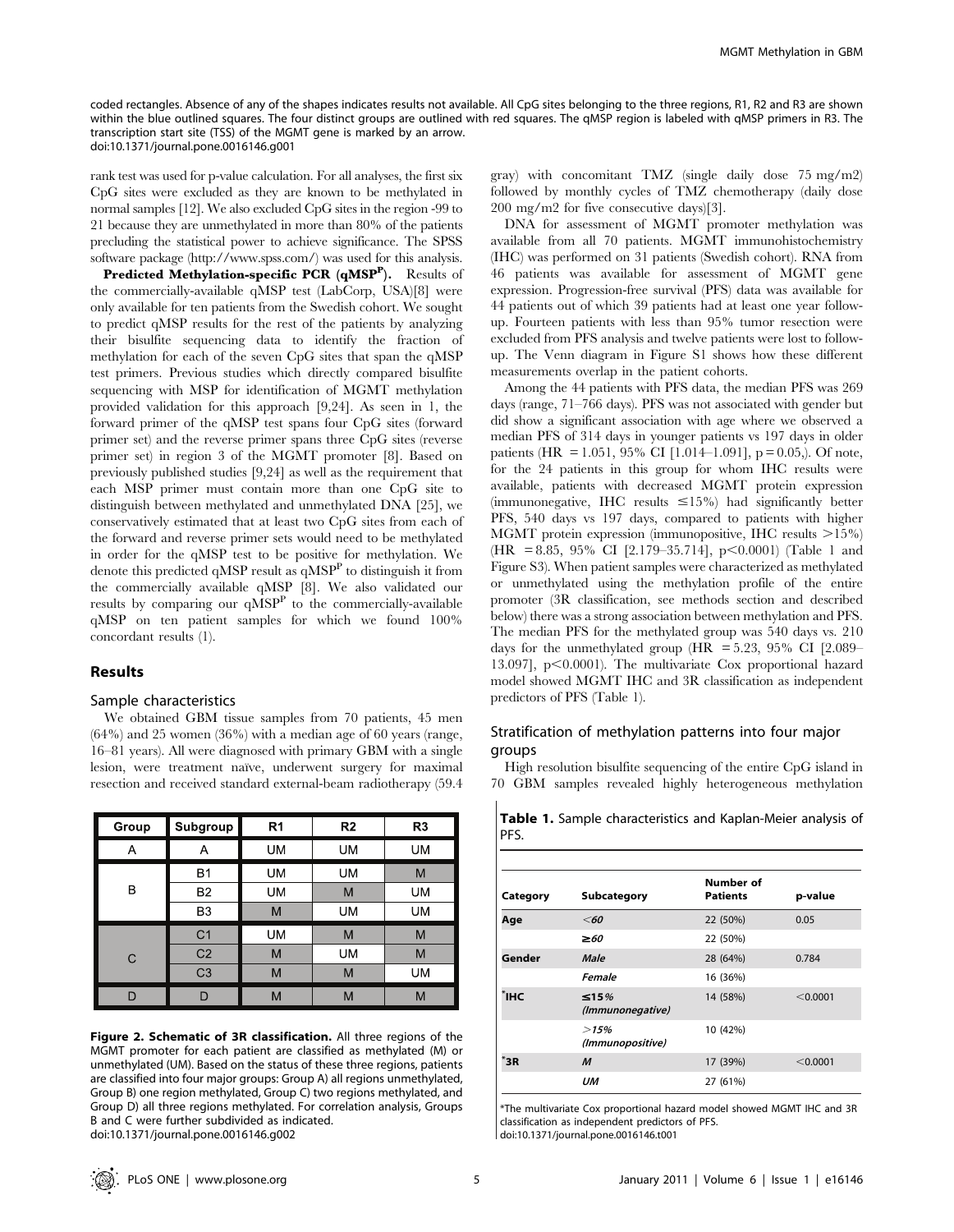Table 2. Significant individual CpG site correlations with MGMT mRNA expression, MGMT protein expression and PFS.

|          | distance |       |                       |            | Protein        | PFS (hazard ratio [95% |
|----------|----------|-------|-----------------------|------------|----------------|------------------------|
| CpG site | from TSS | %Meth | Region                | mRNA $(p)$ | (%concordance) | confidence interval])  |
| 8        | $-448$   | 78    | R1, MLPA-R1           | $-0.159$   | 61             | 1.881 [0.868-4.076]    |
| 22       | $-302$   | 35    | R2, MLPA-R2           | $-.407**$  | 58             | 2.460 [1.066-5.674]*   |
| 38#      | $-181$   | 33    | R <sub>2</sub>        | $-.371*$   | $68**$         | 2.463 [0.995-6.098]*   |
| 73#      | 53       | 35    | R <sub>3</sub>        | $-.362*$   | $65***$        | 3.084 [1.063-8.948]*   |
| 75       | 65       | 35    | R3, qMSP              | $-.376**$  | $68***$        | 1.590 [0.678-3.73]     |
| 76       | 68       | 28    | R3, qMSP              | $-.452**$  | $58*$          | 1.688 [0.687-4.151]    |
| 77       | 72       | 28    | R3, qMSP              | $-.453**$  | 58             | 2.153 [0.876-5.292]    |
| 78       | 82       | 26    | R3, qMSP              | $-384**$   | 52             | 1.186 [0.483-2.916]    |
| $80^{#}$ | 89       | 43    | R3, MLPA-R3           | $-.408**$  | $68*$          | 2.311 [1.021-5.23]*    |
| 81#      | 94       | 37    | R <sub>3</sub>        | $-.292*$   | $68*$          | 2.539 [1.076-5.992]*   |
| $82^{#}$ | 100      | 37    | R <sub>3</sub>        | $-.321*$   | $68***$        | 2.508 [1.102-5.711]*   |
| 86#      | 142      | 39    | R <sub>3</sub>        | $-.399**$  | 68*            | 2.903 [1.17-7.2]*      |
| 87       | 155      | 43    | R <sub>3</sub> , qMSP | $-.334*$   | $68*$          | 1.786 [0.793-4.025]    |
| 88       | 160      | 24    | R3, qMSP              | $-0.162$   | 52             | 1.837 [0.638-5.289]    |
| 89#      | 172      | 54    | R3, qMSP              | $-.338*$   | $71*$          | 2.255 [1.071-4.748]*   |

 $p$  = Spearman's rank correlation coefficient.

 $*$ p-value  $<$ 0.05.<br>\*\*p-value  $<$ 0.01

 $*$ These seven CpG sites are significantly correlated with all three measures: MGMT mRNA expression, protein expression and progression-free survival. doi:10.1371/journal.pone.0016146.t002

profiles (Figure 1). Hierarchical clustering of methylation patterns of all 70 GBM samples identified three major sets of CpG site clusters. Each set occupied a contiguous part of the CpG island forming three distinct regions. The coordinates for each region are measured from the transcription start site (TSS). Region 1 (R1) coordinates are  $-452$  to  $-317$ , Region 2 (R2) coordinates are  $-302$  to  $-105$ , and Region 3 (R3) coordinates are 40 to 255. R1 and R2 are upstream of the TSS whereas R3 is downstream of the TSS. As indicated in Figure 1, the previously reported MSP [26] and qMSP region [8] is contained in R3. The primers used in the commercial qMSP test cover seven CpG sites in R3.

Methylation profile classification based on these three regions led to the identification of four methylation patterns: Group A, the unmethylated group, consisting of samples with all three regions unmethylated; Group B, the lightly methylated group, consisting of samples with only one region methylated; Group C, the moderately methylated group, consisting of samples with any two regions methylated; and Group D, consisting of samples that were densely methylated (Figure 1 and Figure 2).

## Single site-based correlation analysis

Table S1 shows how well methylation at an individual CpG site is correlated with MGMT mRNA expression (46 samples), protein expression (31 samples) and PFS (44 samples). A total of 36 individual CpG sites from across the promoter were found to be significantly correlated with MGMT mRNA expression. Of note, six of these CpG sites are located in the region measured by the qMSP test (Labcorp, USA)[8]. We found that fewer CpG sites, 25 total, were significantly correlated with MGMT protein expression  $(p<0.05,$  Pearson's chi-square test). The highest concordance between an individual CpG site methylation and protein expression was 71%. Four of the seven sites within the qMSP test region were significantly correlated with protein expression. A total of 17 CpG sites were found to be predictive of PFS. Two of them were located in R1, seven in R2 and eight in R3. Only one of the seven sites of the qMSP test (LabCorp, USA)[8] was significantly correlated with PFS. Of note, seven CpG sites, CpG 38, CpG 73, CpG 80, CpG 81, CpG 82, CpG 86 and CpG 89 (Table 2), were found to be significantly correlated across all three variables: mRNA expression, protein expression and PFS.

## Region-based correlation analysis

Methylation of any of the three major CpG cluster regions was significantly correlated with mRNA expression  $(p<0.05)$ . The methylation status of regions R2 and R3, but not R1, showed significant concordance with protein expression and PFS (Table 3).

When analyzed by groups, the largely unmethylated group A consisted of a subset of samples with high mRNA expression (student's t test,  $p > 0.05$ ) and high protein expression ( $p = 0.02$ ) when compared to Groups C and D. Twelve out of fourteen patients had disease progression before one year (HR 5.23, 95% CI  $[2.089-13.097]$ ,  $p<0.0001$ , median PFS of 540 days in Groups C and D vs 210 days in Group A). In contrast, Group D, the highly methylated group in which all three regions are methylated compared to Groups A and B, had low mRNA expression (student's t test,  $p = 0.036$ ) and negative protein expression  $(p = 0.001)$ . Six out of the 10 patients in this group had PFS greater than one year (HR = 3.312, 95% CI  $[1.192-9.201]$ ,  $p = 0.016$ , median PFS of 373 days in Group D vs 210 days in Groups A and B).

Group B, the lightly methylated group consisting of samples with one out of three regions methylated, was similar to Group A; consisting of a subset of samples with high protein expression  $(p = 0.04)$  and high mRNA expression approaching statistical significance (student's t test,  $p = 0.07$ ). Nine out of nine patients had disease progression before one year (HR = 8.906, 95% CI [2.244–35.343],  $p<0.0001$ , median PFS of 540 days in Groups C and D vs 202 days in Group B). Group C, the moderately methylated group consisting of samples with any two regions methylated, was similar to Group D. The samples in this group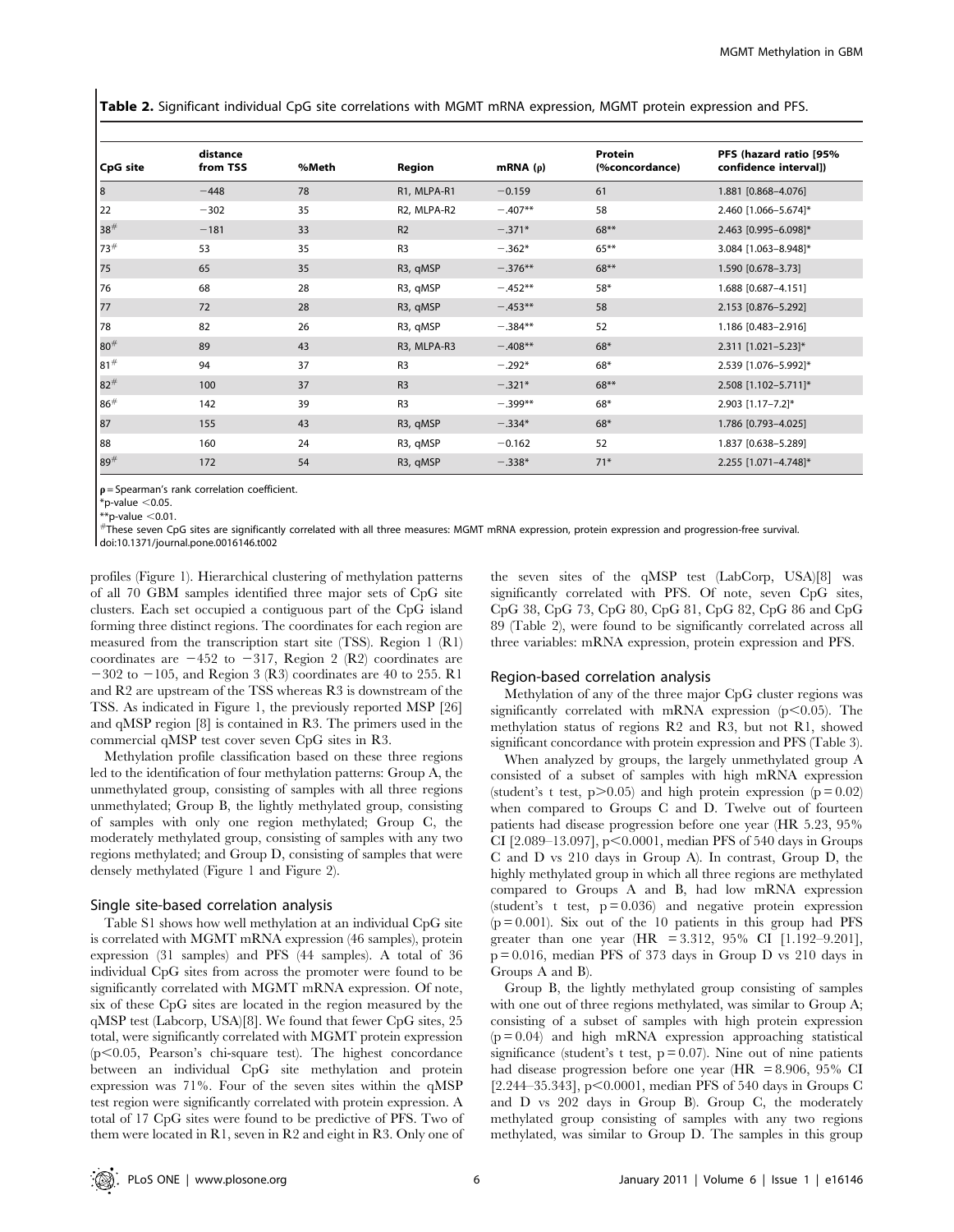Table 3. Correlation of MGMT promoter methylation patterns with MGMT mRNA expression, MGMT protein expression and PFS.

| <b>Classification</b> | mRNA $(\rho)$ | Protein (%concordance) | PFS (hazard ratio [95% confidence interval]) |
|-----------------------|---------------|------------------------|----------------------------------------------|
| l R1                  | $-.382**$     | 55                     | 2.034 [0.964-4.29]                           |
| l R <sub>2</sub>      | $-.373*$      | $74***$                | 2.275 [1.025-5.052]*                         |
| I <sub>R3</sub>       | $-.321*$      | $71***$                | 2.710 [1.243-5.908]**                        |
| l 3R                  | $-.424**$     | $74***$                | 5.230 [2.089-13.097]**                       |
| <b>MLPA</b>           | $-.545**$     | $71***$                | 3.076 [1.301-7.27]**                         |
| qMSP                  | $-.459**$     | $71***$                | 1.707 [0.728-4.003]                          |

 $p =$  Spearman's rank correlation coefficient.  $*$ p-value  $<$ 0.05.  $\frac{1}{10}$ \*p-value <0.01

doi:10.1371/journal.pone.0016146.t003

compared to groups A and B had low mRNA expression (student's t test,  $p > 0.05$ ) and negative protein expression ( $p = 0.006$ ). Five out of six patients had over one year progression-free-survival (HR  $= 10.002$ , 95% CI [2.214–45.179], p = 0.003, median PFS of 753 days in Group C vs 210 days in Groups A and B). Subgroup analysis of Groups B and C did not reveal any significant difference in correlation with mRNA expression, protein expression or PFS within each subgroup compared with the parent group.

We classified Group C and Group D samples as methylated and Group A and B samples as unmethylated. This classification of methylation patterns (3R classification) showed strong correlation with mRNA expression and protein expression (Table 3 and Table S2). The methylated group identified by the 3R classification also correlated with longer PFS (Table 3, Figure 3A). Of note, methylation patterns in the qMSP region failed to correlate with progression-free survival in our cohort (Table 3, Figure 3B) but did show correlation with mRNA expression and protein expression.

#### MS-MLPA

Analysis of the entire MGMT promoter suggested that a test investigating methylation of individual CpG sites across the entire promoter might be more informative than methods focused on a single region. We recognize that bisulfite sequencing for 3R classification is not feasible in the clinical setting as it is an expensive and time consuming method that cannot be performed on paraffin-fixed or archived tissue. To overcome these limitations, we used an MS-MLPA based test [22] which can detect MGMT methylation in all three promoter regions at the key CpG sites used in the 3R classification. Three different MS-MLPA assays were developed: 1) MLPA-R1 assessed CpG 8 methylation in region R1, 2) MLPA-R2 assessed CpG 22 methylation in region R2, and 3) MLPA-R3 assessed CpG 80 methylation in region R3. We obtained MS-MLPA results for all 70 patients for which bisulfite sequencing data were available. We then classified samples with two or more positive MS-MLPA probes into the methylated group and assigned the rest into the unmethylated group. This MS-MLPA based 3R classification showed high correlation with mRNA expression, protein expression and progression-free survival ( $p<0.01$ , see Table 3 and Figure 3C).

## MS-MLPA and qMSP

Results of the commercially available qMSP test (Labcorp, USA) [8] were available for 28 patients in the Swedish cohort. In these 28 patients, the MS-MLPA based 3R classification test identified 13 patients (46%) as having MGMT methylation compared to only 8 (29%) patients identified by the qMSP test.

Kaplan-Meier analysis for PFS showed that MS-MLPA classification successfully differentiated methylated patients with improved PFS whereas the qMSP test had not yet achieved significance (see Figure 4), with the caveat that the majority of these patients in this small cohort had a follow-up of less than one year. We examined three patients who were identified as unmethylated by qMSP but methylated by MS-MLPA classification and had a follow-up of more than one year. One of these patients had 314 days of progression-free survival whereas the other two patients remain progression-free at 380 and 766 days. Thus, in this small cohort of 28 patients, it is interesting to observe that MLPA classification appears to be more sensitive in identifying patients with clinically significant MGMT methylation who might otherwise be missed using the qMSP test. These observations need to be confirmed in a larger prospective study.

#### Discussion

In this study, we sought to further define the relationship between MGMT promoter methylation, mRNA expression, protein IHC and clinical response to therapy. We chose a uniform patient population who shared the same diagnosis and underwent similar treatment regimens. We used progression-free-survival as the clinical outcome measure in order to avoid differences between patients in response to post-progression treatment. This endpoint has been recently validated by a study which showed that sixmonth progression-free survival can be used as an alternative primary efficacy endpoint to overall survival in newly diagnosed glioblastoma patients receiving temozolomide [27]. We used bisulfite sequencing, which is currently the most comprehensive technology available to characterize methylation patterns across the whole MGMT promoter, and, because it is quantitative, allowed us to stratify patients in four major groups with varying levels of methylation instead of using a binary classification.

In general, we observed that methylation profiles in GBM patients are heterogeneous across the promoter region and also within individual clones from the same tissue sample, most likely representing the heterogeneity of cell types within the tumor sample (Figure S2). Methylation of either upstream (R1, R2) or downstream (R3) regions resulted in transcriptional repression and decreased protein expression with the exception of one patient (in subgroup C2) that showed 30% MGMT positive cells. Although methylation of either of the downstream or upstream region was sufficient for transcriptional repression, improved response to treatment as measured by PFS was observed only for Group C and Group D where a larger part of the promoter region was methylated.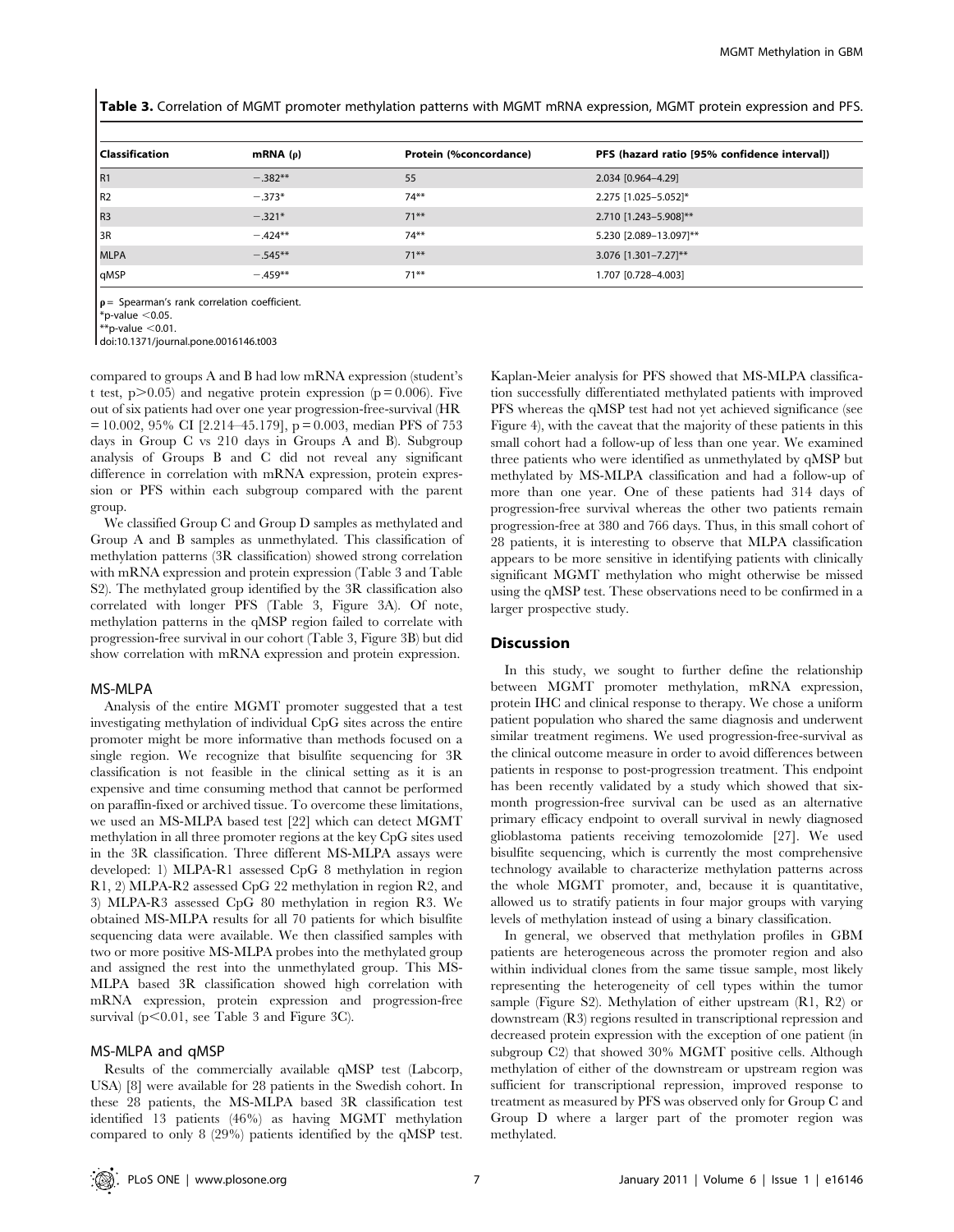

Figure 3. 3R classification and MS-MLPA predict PFS in GBM. Kaplan-Meier estimation of PFS according to MGMT promoter methylation status determined using: A) 3R classification method - The median PFS for the methylated group was 540 days vs. 210 days for

the unmethylated group (HR = 5.23, 95% CI [2.089-13.097], p < 0.0001), B) qMSP  $P$  - The median PFS for the methylated group was 373 days vs. 224 days for the unmethylated group (HR = 1.707, 95% CI  $[0.728 - 4.003]$ , p = 0.213), and C) MS-MLPA - The median PFS for the methylated group was 540 days vs. 210 days for the unmethylated group (HR =  $3.076$ , 95% CI  $[1.301 - 7.27]$ ,  $p = 0.007$ ).

doi:10.1371/journal.pone.0016146.g003

Our findings with respect to the effect of MGMT methylation on MGMT transcription are consistent with those of an earlier study in cell lines [14], in which MGMT transcription was shown to be regulated by methylation of both upstream and downstream promoter regions. In the cell lines, methylation of either the upstream or downstream promoter down-regulated mRNA expression with downstream methylation being almost as effective as methylation of the entire promoter. In a recent study [12], Everhard et al. also studied methylation across the entire promoter region of 70 GBM patients and showed that the majority of CpG sites correlated with mRNA expression. In that study, patients were classified into three groups: methylated, unmethylated and intermediate methylation. The unmethylated group had the highest mRNA expression, intermediate group had lower expression and the methylated group had the lowest. Both upstream and downstream promoter regions appeared to have an additive effect on mRNA expression. Our results confirm and extend these findings to include correlation of methylation at individual CpG sites to protein expression and progression free survival. In addition, we show that the three individual CpG sites (CpG 72, CpG 74 and CpG 78) identified by Everhard et al. as most predictive of mRNA expression fail to correlate significantly with PFS in our cohort.

MGMT methylation assessed by the qMSP test has been consistently shown to predict response to the alkylating agent TMZ, measured by either PFS or overall survival, in GBM patients [13,28,29,30,31,32]. The question remains as to whether there is any additional benefit, either in sensitivity or predictive value, from measuring methylation in upstream promoter regions. Methylation of the upstream MGMT promoter region has been shown to repress transcription [12,14,33] but its value for the purposes of patient prognosis has not yet been explored. In our  $\overrightarrow{c}$  cohort, the downstream region  $q\overrightarrow{MSP}^P$  methylation status, although not significantly correlated with PFS, did show a lower frequency of disease progression in the methylated group (45% vs 75% at 1-year follow-up). We suspect that this would trend toward statistical significance with a larger patient population. Of note, when the methylation status was determined using our 3R method, the frequency of disease progression was 31% in the methylated group vs. 91% in the unmethylated group, which achieved statistical significance within the study cohort. These results show for the first time that the upstream region is potentially important in considering the design and development of a clinical test to measure MGMT methylation.

The MGMT methylation patterns observed in this study confirm that the downstream region interrogated by the qMSP test is well chosen given the constraint that only one region is assessed. But our data also suggest that a semi-quantitative test that can measure methylation across the entire promoter and is not dependent on co-methylation of multiple sites may be more informative than qMSP and other MSP-based tests that measure methylation only at the single downstream region and appear to fail when the CpG sites spanning MSP primers are not densely methylated (See Figure 2 – group C2). Unfortunately, bisulfite sequencing is laborious, costly, and requires fresh frozen tissue, which makes it an unrealistic method for routine diagnostics in the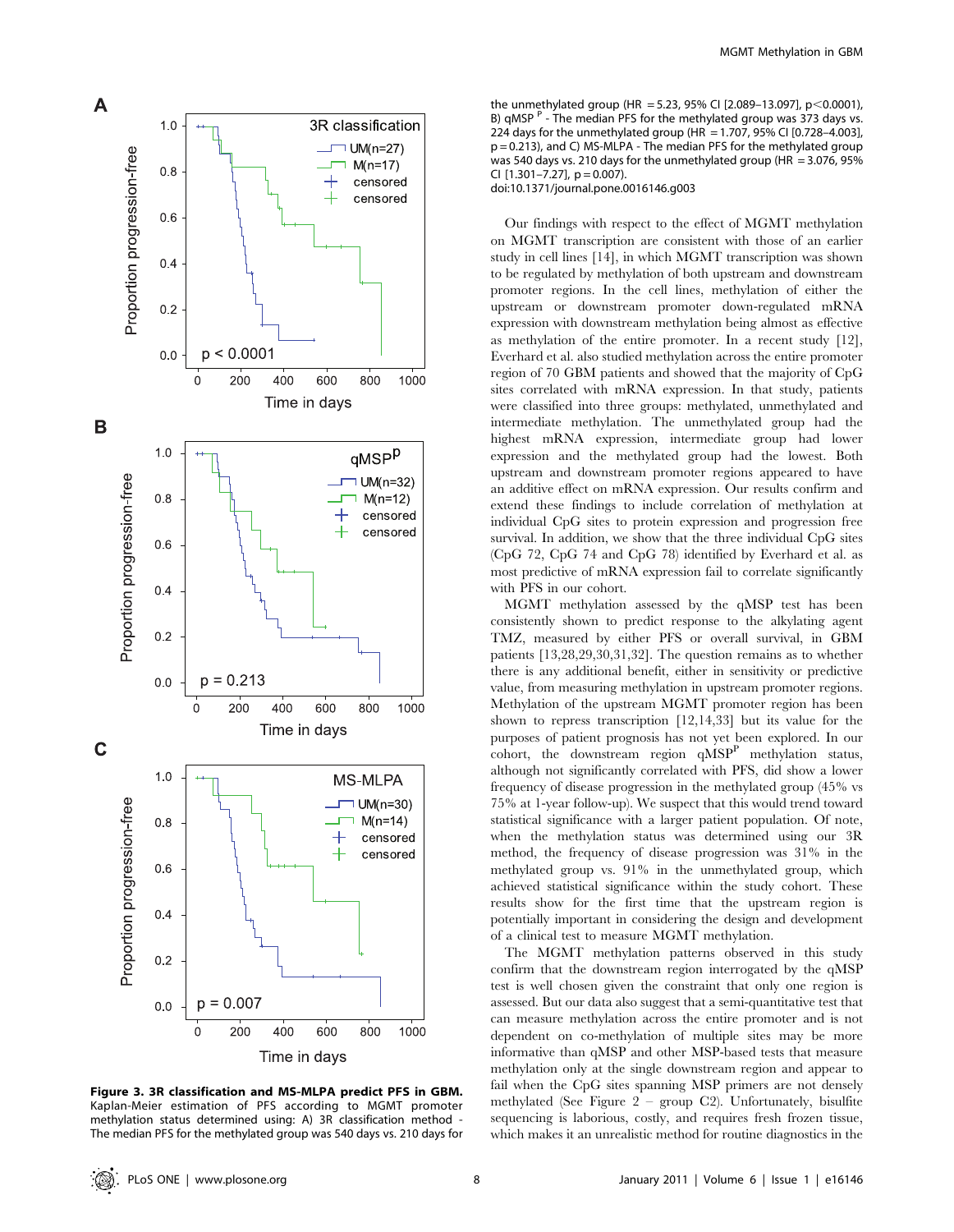

Figure 4. MS-MLPA predicts PFS in 28 GBM patients. Kaplan-Meier estimation of PFS according to MGMT promoter methylation status determined using: A. MS-MLPA (p-value  $= 0.002$ ) and B. qMSP  $(p-value = 0.089)$ .

doi:10.1371/journal.pone.0016146.g004

clinical setting. In contrast, MS-MLPA allows interrogation of individual CpG site methylation across the entire promoter region and, as a PCR-based test, is more readily adapted to the clinical setting. With that rationale, we utilized an MS-MLPA [22] test for 3R classification in which the three CpG sites interrogated by the MS-MLPA probes are derived from the three different promoter regions which are used for the 3R classification. Our MS-MLPA based 3R classification showed excellent correlation to mRNA and protein expression. The methylated group by MS-MLPA 3R classification was highly associated with improved progression-free survival (58% were progression-free at one year in the methylated group vs. 22% in the unmethylated group). A comparison of the MS-MLPA 3R test with the qMSP test (LabCorp, USA) [8] in a 28 patient cohort showed it was potentially more sensitive in identifying methylated patients (46% methylated patients vs. 29%). Our results suggest that further analysis in a larger independent patient cohort would further define the potential advantages of a whole promoter MS-MLPA based analysis.

There is an ongoing debate about whether MGMT IHC is a good prognostic or predictive marker in GBM. Even though the majority of studies have shown MGMT IHC does not correlate with patient survival [24,29,30,34], Capper et al. showed that if the test is done before radiation and chemotherapy, if evaluation is done with special attention to the infiltration zone of diffuse astrocytomas, and if glioma grade is taken into account for cutoff values, then an IHC result of greater than 15% positively stained nuclei can indeed predict survival in GBM patients [21]. All of the large-scale studies to date [30,34,35] have failed to find any concordance between MGMT IHC results and promoter methylation as measured by the MSP test; although a couple of small studies have shown concordance [36,37]. The observed concordance between our MGMT IHC results and promoter methylation status as defined by 3R classification might be attributed to the fact that we are taking into consideration the methylation status of the entire promoter which may be a better predictor of protein expression than the MSP test which is restricted to a small segment of Region 3. Of note, the combination of IHC with the MSP test has been used to identify a methylated-immunonegative group with a more positive prognosis [30]. In our subset of patients in which IHC results were available, we observed a strong correlation between the immunopositive group and reduced PFS. A subset of patients, those that had no MGMT protein expression despite the fact they had no detectable promoter methylation, are of particular interest. It is difficult to say whether the gene requires activation which may be triggered by temozolomide treatment [38,39], the gene is silenced by other mechanisms [40,41], or if it is due to tumor heterogeneity [30,42]. This patient group with unmethylatedimmunonegative MGMT status has been shown to have the worst prognosis [30]. In our study three out of four patients falling in this group had less than one year PFS.

Our findings suggest that careful consideration should be given to single CpG site evaluation in the development of clinical tests to measure methylation given the degree of heterogeneity seen in methylation patterns both within an individual patient and across the patient population. A whole promoter method focused on key single CpG site predictors of response to therapy might have an advantage over semi-quantitative approaches focused on a single region. We anticipate that further refinements in a MGMT methylation test for use in clinical decision-making might include a test similar to our MS-MLPA 3R classification method. Further validation of this approach will require a prospective study to show how methylation of the entire MGMT promoter region affects MGMT mRNA and protein expression and whether it can reliably improve upon current methodology to predict patient response to therapy.

## Supporting Information

Figure S1 Clinical measurements. This venn diagram shows the overlap in our patient population of measurements of MGMT mRNA, MGMT protein and progression-free survival. Seventy patient samples were assessed for MGMT promoter methylation. MGMT protein assessment was available for 31 patients. MGMT gene expression could be assessed for 46 of the patients. Radiology reports for assessment of one year PFS were available for 39 patients. (DOC)

Figure S2 Clonal heterogeneity within an individual tumor sample. Each line represents a single clone sequenced from an individual patient's tumor sample. Each circle represents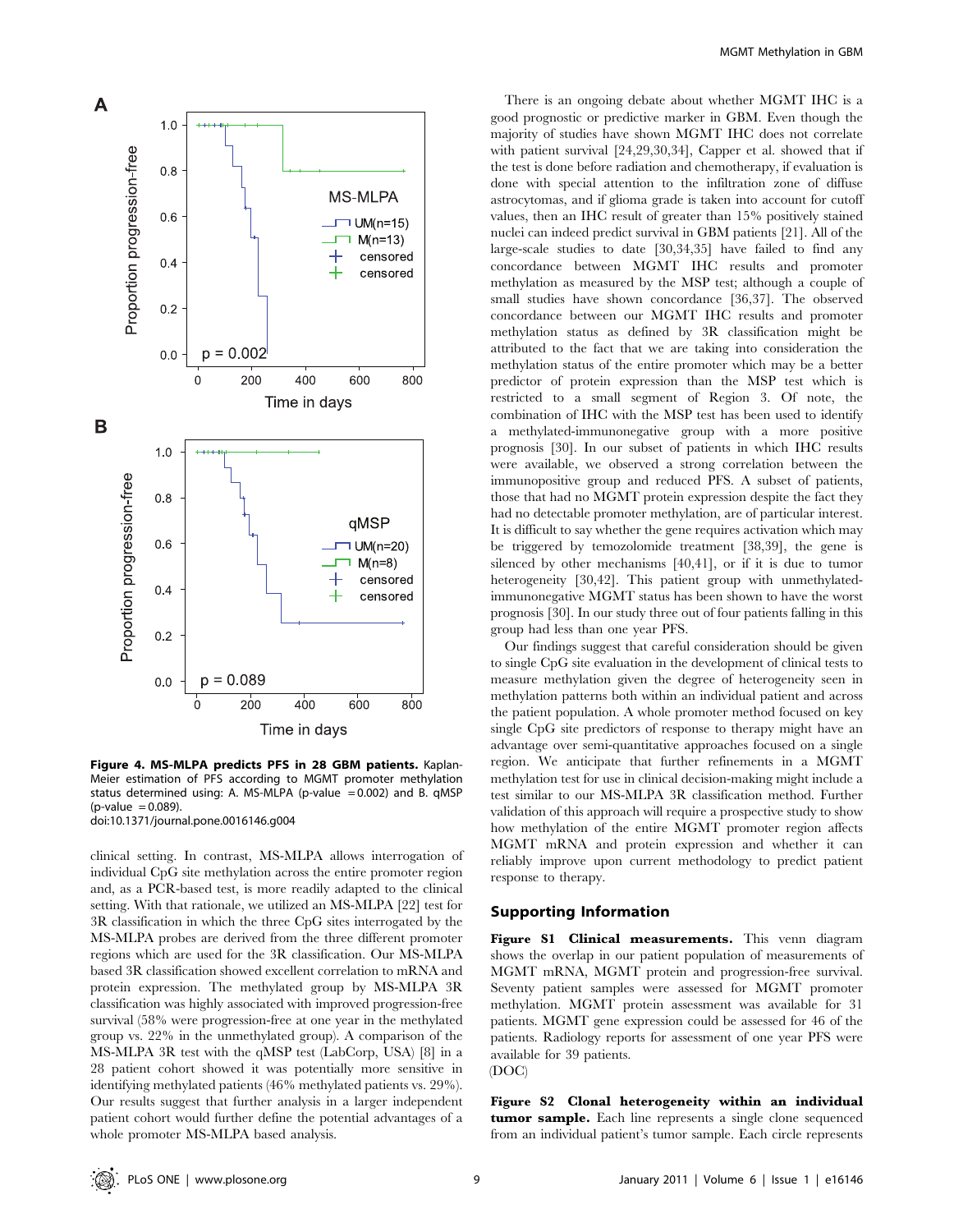a single CpG site with the filled circles indicating that the site is methylated. For an individual tumor sample, the fractional methylation at a single CpG site is calculated by dividing the number of positive methylated clones by the total number of clones sequenced. In this patient, a total of 24 clones were sequenced. (DOC)

Figure S3 Age and MGMT protein predict PFS in GBM. Kaplan-Meier estimation of PFS determined using: A) Age - The median PFS in younger patients was 314 days vs 197 days in older patients (HR = 1.051, 95% CI [1.014–1.091], p = 0.05). B) Gender - The median PFS for the females was 224 days vs. 258 days for male patients (HR = 0.902, 95% CI [0.432 – 1.885],  $p = 0.784$ , and C) MGMT protein (IHC) – The median PFS of patients with decreased MGMT protein expression (immunonegative, IHC results  $\leq 15\%$ ) was significantly better, 540 days vs 197 days, compared to patients with higher MGMT protein expression (immunopositive, IHC results  $>15\%$ ) (HR = 8.85, 95% CI [2.179-35.714], p<0.0001). (DOC)

## References

- 1. Sanai N, Berger MS (2009) Operative techniques for gliomas and the value of extent of resection. Neurotherapeutics 6: 478–486.
- 2. Walker MD, Green SB, Byar DP, Alexander E, Batzdorf U, et al. (1980) Randomized comparisons of radiotherapy and nitrosoureas for the treatment of malignant glioma after surgery. The New England Journal of Medicine 303: 1323–1329.
- 3. Stupp R, Mason WP, van den Bent MJ, Weller M, Fisher B, et al. (2005) Radiotherapy plus concomitant and adjuvant temozolomide for glioblastoma. The New England Journal of Medicine 352: 987–996.
- 4. Weiler M, Hartmann C, Wiewrodt D, Herrlinger U, Gorlia T, et al. (2009) Chemoradiotherapy of newly diagnosed glioblastoma with intensified temozolomide. International Journal of Radiation Oncology, biology, physics 77: 670–676.
- 5. National Cancer Institute (2010) RTOG-0525:Phase III Randomized Study of Adjuvant Radiation Therapy and Conventional Temozolomide Versus Dose-Intensive Temozolomide in Patients With Newly Diagnosed Glioblastoma or Gliosarcoma. National Cancer Institute.
- 6. Belanich M, Pastor M, Randall T, Guerra D, Kibitel J, et al. (1996) Retrospective study of the correlation between the DNA repair protein alkyltransferase and survival of brain tumor patients treated with carmustine. Cancer Research 56: 783–788.
- 7. Hegi ME, Diserens A-C, Gorlia T, Hamou M-F, de Tribolet N, et al. (2005) MGMT gene silencing and benefit from temozolomide in glioblastoma. The New England Journal of Medicine 352: 997–1003.
- 8. Vlassenbroeck I, Califice S, Diserens A-C, Migliavacca E, Straub J, et al. (2008) Validation of real-time methylation-specific PCR to determine O6-methylguanine-DNA methyltransferase gene promoter methylation in glioma. The Journal of Molecular Diagnostics 10: 332–337.
- 9. Kitange GJ, Carlson BL, Mladek AC, Decker PA, Schroeder MA, et al. (2009) Evaluation of MGMT promoter methylation status and correlation with temozolomide response in orthotopic glioblastoma xenograft model. Journal of Neuro-oncology 92: 23–31.
- 10. Mikeska T, Bock C, El-Maarri O, Hübner A, Ehrentraut D, et al. (2007) Optimization of quantitative MGMT promoter methylation analysis using pyrosequencing and combined bisulfite restriction analysis. The Journal of Molecular Diagnostics 9: 368–381.
- 11. Weller M, Stupp R, Reifenberger G, Brandes AA, van den Bent MJ, et al. (2010) MGMT promoter methylation in malignant gliomas: ready for personalized medicine? Nature reviews Neurology 6: 39–51.
- 12. Everhard S, Tost J, El Abdalaoui H, Crinière E, Busato F, et al. (2009) Identification of regions correlating MGMT promoter methylation and gene expression in glioblastomas. Neuro-oncology 11: 348–356.
- 13. Stupp R, Hegi ME, Mason WP, van den Bent MJ, Taphoorn MJB, et al. (2009) Effects of radiotherapy with concomitant and adjuvant temozolomide versus radiotherapy alone on survival in glioblastoma in a randomised phase III study: 5-year analysis of the EORTC-NCIC trial. The Lancet Oncology 10: 459–466.
- 14. Nakagawachi T, Soejima H, Urano T, Zhao W, Higashimoto K, et al. (2003) Silencing effect of CpG island hypermethylation and histone modifications on O6-methylguanine-DNA methyltransferase (MGMT) gene expression in human cancer. Oncogene 22: 8835–8844.
- 15. National Cancer Institute (2010) RTOG-0825:Phase III Randomized Study of Concurrent Chemoradiotherapy and Adjuvant Temozolomide With Versus

Table S1 Single site correlation. (DOC)

Table S2 Correlation of MGMT promoter methylation patterns with MGMT mRNA expression, MGMT protein expression and PFS.

(DOC)

## Acknowledgments

We thank Dr. Anup Madan for supervising the initial bisulfite sequencing and Nathan Hansen for compiling clinical data.

## Author Contributions

Conceived and designed the experiments: NS BL GF. Performed the experiments: HL JY. Analyzed the data: NS BL ZS SR GF. Contributed reagents/materials/analysis tools: NS BL ZS TR SR GF. Wrote the paper: NS BL GF.

Without Bevacizumab in Patients With Newly Diagnosed Glioblastoma. National Cancer Institute.

- 16. Kent WJ, Sugnet CW, Furey TS, Roskin KM, Pringle TH, et al. (2002) The human genome browser at UCSC. Genome Research 12: 996–1006.
- 17. Gardiner-Garden M, Frommer M (1987) CpG islands in vertebrate genomes. Journal of Molecular Biology 196: 261–282.
- 18. Ewing B, Green P (1998) Base-calling of automated sequencer traces using phred. II. Error probabilities. Genome Research 8: 186–194.
- 19. Ewing B, Hillier L, Wendl MC, Green P (1998) Base-calling of automated sequencer traces using phred. I. Accuracy assessment. Genome Research 8: 175–185.
- 20. Bock C, Reither S, Mikeska T, Paulsen M, Walter J, et al. (2005) BiQ Analyzer: visualization and quality control for DNA methylation data from bisulfite sequencing. Bioinformatics (Oxford, England) 21: 4067–4068.
- 21. Capper D, Mittelbronn M, Meyermann R, Schittenhelm J (2008) Pitfalls in the assessment of MGMT expression and in its correlation with survival in diffuse astrocytomas: proposal of a feasible immunohistochemical approach. Acta Neuropathologica 115: 249–259.
- 22. Jeuken JWM, Cornelissen SJB, Vriezen M, Dekkers MMG, Errami A, et al. (2007) MS-MLPA: an attractive alternative laboratory assay for robust, reliable, and semiquantitative detection of MGMT promoter hypermethylation in gliomas. Laboratory Investigation 87: 1055–1065.
- 23. Saeed AI, Sharov V, White J, Li J, Liang W, et al. (2003) TM4: a free, opensource system for microarray data management and analysis. BioTechniques 34: 374–378.
- 24. Yachi K, Watanabe T, Ohta T, Fukushima T, Yoshino A, et al. (2008) Relevance of MSP assay for the detection of MGMT promoter hypermethylation in glioblastomas. International Journal of Oncology 33: 469–475.
- 25. Brandes JC, Carraway H, Herman JG (2007) Optimal primer design using the novel primer design program: MSPprimer provides accurate methylation analysis of the ATM promoter. Oncogene 26: 6229–6237.
- 26. Hegi ME, Diserens A-C, Godard S, Dietrich P-Y, Regli L, et al. (2004) Clinical trial substantiates the predictive value of O-6-methylguanine-DNA methyltransferase promoter methylation in glioblastoma patients treated with temozolomide. Clinical Cancer Research 10: 1871–1874.
- 27. Polley MY, Lamborn KR, Chang SM, Butowski N, Clarke JL, et al. (2010) Sixmonth progression-free survival as an alternative primary efficacy endpoint to overall survival in newly diagnosed glioblastoma patients receiving temozolomide. Neuro-oncology 12: 274–282.
- 28. Brandes AA, Tosoni A, Franceschi E, Sotti G, Frezza G, et al. (2009) Recurrence pattern after temozolomide concomitant with and adjuvant to radiotherapy in newly diagnosed patients with glioblastoma: correlation With MGMT promoter methylation status. Journal of Clinical Oncology 27: 1275–1279.
- 29. Felsberg J, Rapp M, Loeser S, Fimmers R, Stummer W, et al. (2009) Prognostic Significance of Molecular Markers and Extent of Resection in Primary Glioblastoma Patients. Clinical Cancer Research 15: 6683–6693.
- 30. Cao VT, Jung T-Y, Jung S, Jin S-G, Moon K-S, et al. (2009) The correlation and prognostic significance of MGMT promoter methylation and MGMT protein in glioblastomas. Neurosurgery 65: 866–875.
- 31. Eoli M, Menghi F, Bruzzone MG, De Simone T, Valletta L, et al. (2007) Methylation of O6-methylguanine DNA methyltransferase and loss of